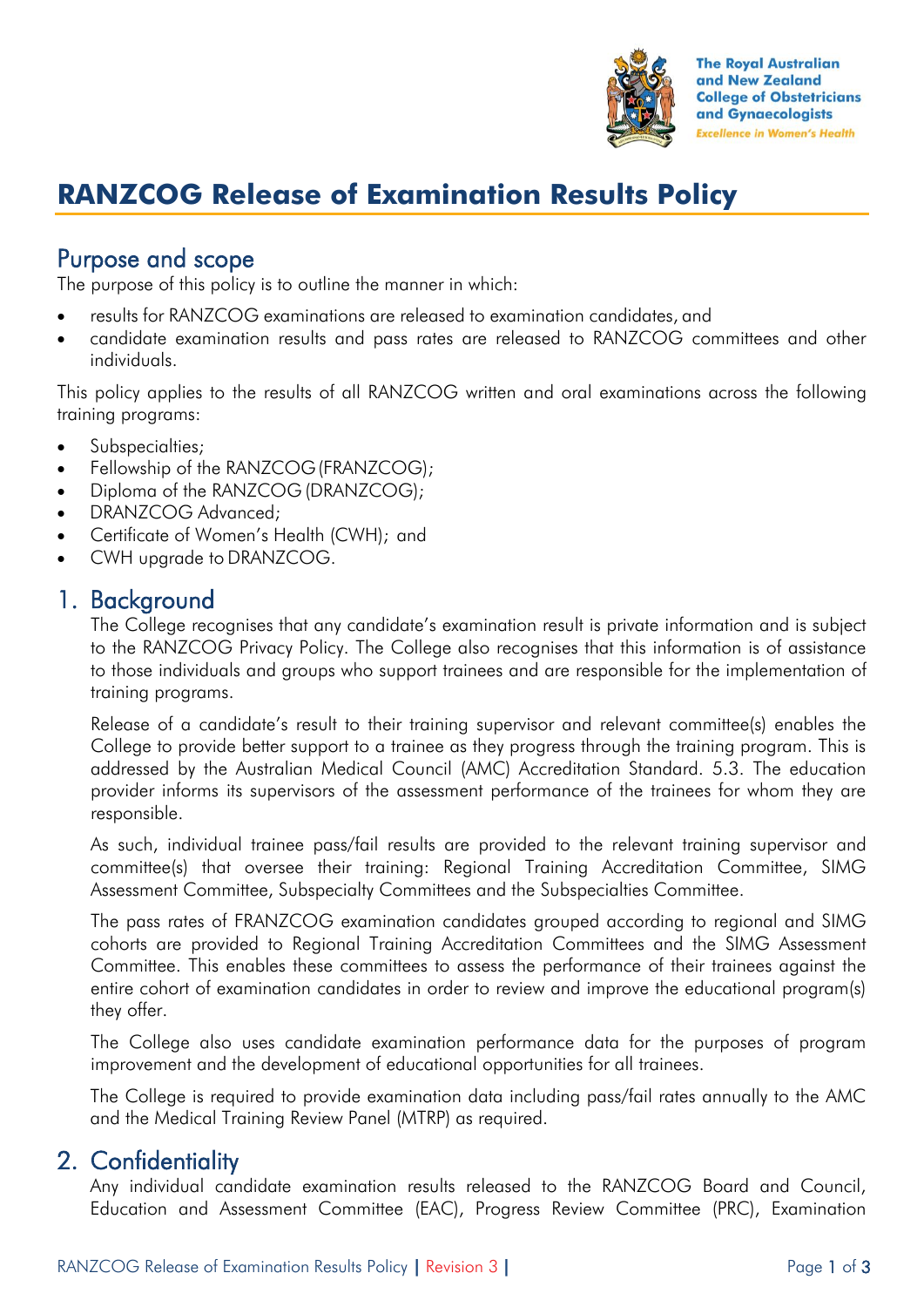Coordinators, Regional Training Accreditation Committees, training supervisors, Subspecialties Committee, Subspecialty Committees, SIMG Assessment Committee and College staff remain confidential and are not to be released to any other individual(s), other than those provided for within this policy.

## 3. Policy

It is the policy of the College that the release of trainee examination results is managed in accordance with this policy.

### 4. Procedures

#### 4.1 Release to candidates

Candidates are given their pass/fail result and depending on the examination they have attempted, the relationship of their examination score to the examination passing mark and/or feedback on their performance in:

- topic areas for Multiple Choice Examinations (% questions correctlyanswered)
- questions for Short Answer Question Examinations (MAPSstatus)
- stations for Oral Examinations (MAPS status)

#### 4.2 Release to training supervisors

FRANZCOG Training Supervisors and Subspecialty Supervisors are provided with their trainee's examination result (pass/fail and attempt number) and feedback on their examination performance. CWH/DRANZCOG/DRANZCOG Advanced Training Supervisors are provided with their trainee's examination result (pass/fail and attempt number).

#### 4.3 Release to committees

Candidate examination results (pass/fail and attempt number) are provided to the relevant committee overseeing their training:

| <b>Subspecialties Committee</b>                    | Trainees in their Subspecialty          |
|----------------------------------------------------|-----------------------------------------|
| State/Regional Training Accreditation<br>Committee | FRANZCOG trainees in their state/region |
| <b>SIMG Assessment Committee</b>                   | <b>SIMG</b> trainees                    |

The pass rates of the CWH, CWH upgrade to DRANZCOG and the DRANZCOG Written Examinations and the DRANZCOG Advanced Oral Examination are provided to the Training, Accreditation and Recertification (TAR) Subcommittee of the CCDOG (Conjoint Committee for the Diploma of Obstetrics and Gynaecology).

#### 4.4 Release to RANZCOG Board, Council and Education and Assessment Committee (EAC)

The RANZCOG Board and the Education and Assessment Committee are provided with de-identified data listing the pass/fail results of Subspecialties, FRANZCOG and CWH/DRANZCOG/DRANZCOG Advanced candidates.

The RANZCOG Board and Council and the Education and Assessment Committee are provided with the name of the highest scoring candidate in each FRANZCOG and CWH/DRANZCOG/DRANZCOG Advanced examination.

#### 4.5 Longitudinal data

On an annual basis, the EAC, Regional Training Accreditation Committees and SIMG Assessment Committee are provided the pass rates for the FRANZCOG Oral and Written Examinations for all cohorts for the previous five year period.